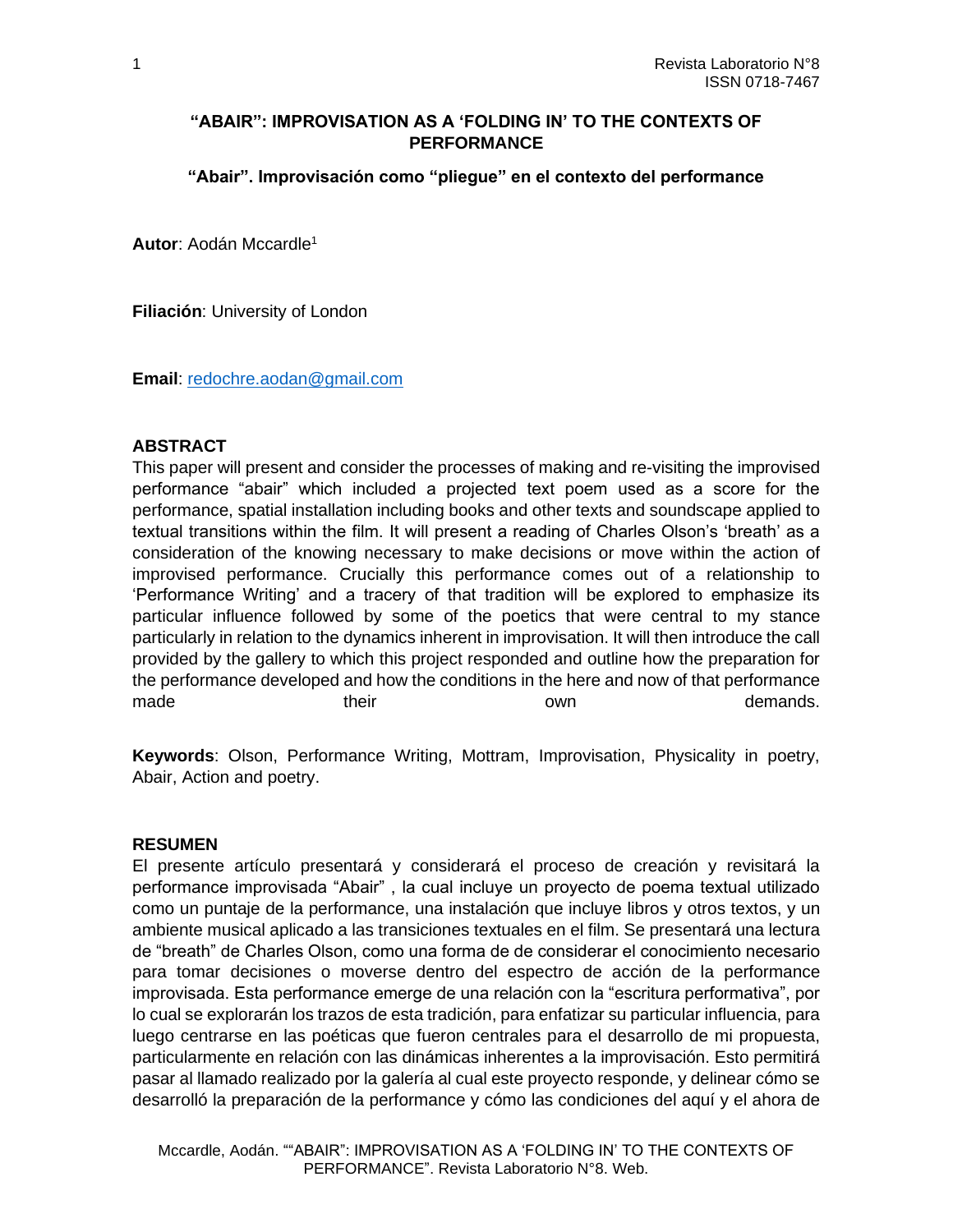| produjeron<br>performance<br>esa | sus | propias | demandas. |
|----------------------------------|-----|---------|-----------|
|----------------------------------|-----|---------|-----------|

**Palabras clave**: Olson, escritura performativa, Mottram, improvisación, fisicalidad en la poesía, Abair, Acción y poesía.

## **A Tradition**

The tradition of performance writing can be traced for me through current established practitioners such as Caroline Bergvall and Cris Cheek and John Hall to London in the early seventies and the presence of Eric Mottram, an American academic and poet and Bob Cobbing a sound and concrete performance poet. Mottram wrote an essay "Open field Poetry" which gave links for a type of poetics which could be traced back through the Black Mountain school, in particular Charles Olson and backwards to the poets William Carlos Williams and Ezra Pound. The territory for these poets was from Apollinaire and Gertrude Stein back to Mallarmé and Rimbaud and forward through Duchamp and the Dada and Surrealist writers and artists of the 20's and 30's. My own consideration of this in my thesis "Action and the Articulations of the Contemporary Poem" places particular emphasis on the body as it exists in the idea of physicality and as it makes available a haptic trajectory for meaning. Crucial to that dynamic is doubt as it figures the decision making process which composes performance and action as the base condition in which a poem is still a poem and a performance a performance.

If we begin by considering Pound's view that "prosody is the articulation of the total sound of a poem" and concentrate on that idea of total articulation we quickly begin to question exactly what can be considered as the articulation of the poem, or in this case of performance. (Pound 421) The actions of looking, listening, speaking, of uttering words in the mouth, and of touching will be considered as a poetics of physicality and direct articulation of meaning and as a progression of composition by field as explored by Pound, Williams, Olson, and Mottram in their theoretical writing. But it will return always to the poem, the performance, as the location of what is available. So the eye, the palm, the ear, the mouth, etc., can be locations of meaning, where the meaning becomes available and through which the meaning becomes available.

Eric Mottram in his essay "Open field Poetry" refers to Robert Duncan on Olson's Maximus saying that "Duncan gives the movement of language weights and durations as dance: 'in whose measured steps time emerges as space emerges from the dance of the body'". (Mottram 7) A really important development comes when he goes on to say that "The ear is intimate to muscular equilibrium. The line endures' and in the next passage mentions Williams's comment on Pound's Cantos: "the principal move in imaginative writing today – that away from the word as symbol toward the word as reality". (Mottram 7) It is there with the consideration of the word as material reality on the page and the understanding that the body, the physicality of the writer or reader may be the correlation with the word on the page and the space it inhabits that is a focus of my working poetics.

So for performance writing: it is this sense of the physicalities of performance as a continuation of the investigation of materials available to the poem that is taken further by the performance/writers such as Cris Cheek, Caroline Bergvall and John Hall when they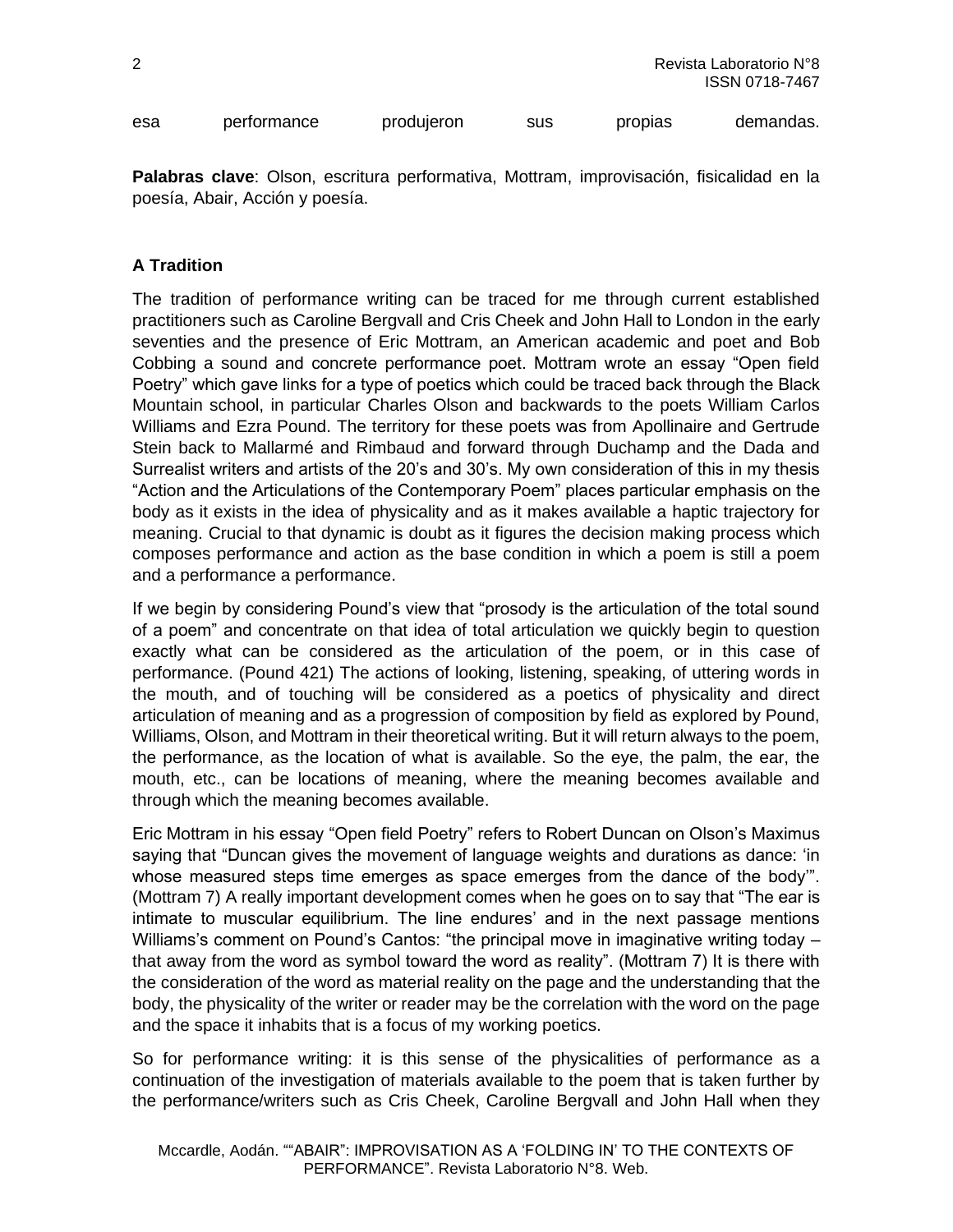consciously acknowledge and work with the physicalities of encountering a text and foreground these for the audience.

The materialities of composition and its further complication of the idea of the time of writing might be considered especially in relation to the walks of Frank O'Hara around New York which at the end of my thesis I investigate through the possibilities of "gaze", an act of looking, as a complication, an "auctioning", of presence. I consider O'Hara's walking as being an actioning of the poem prior to the initiation of text on the page, I parallel them with the work of Richard Long and Cy Twombly in the tracery of the 'now' of the act of making which remains vital in the so called finished form.

What Pound, Olson, Mottram, Bergvall and Cheek point to is an increasingly open availability of materials from the outside to the poem and from the poem outwards. Eric Mottram writes, "As Whitman said some time before all these writers: 'I will make poems of materials for I think they are to be the most spiritual poems'". (Mottram 16). The continuation of this as a material of performance, in particularly improvisation, can be found when Mottram quotes Jackson Mac Low,

There are kinds of inner and hidden causation that are very difficult to distinguish on the one hand from 'chance' or 'coincidence', and on the other, from 'synchronicity': 'meaningful acausal interconnection'. Also, absolutely unique situations may arise during performances of such works, and the experiences of those participating in them (whether as performers, audience or both) cannot help but be of new aesthetic (experimental) meanings. (Mottram 16)

This is the poetics of doubt in action, the possibilities of "chance", "coincidence", "meaningful acausal interconnection" and the "very difficult to distinguish" which is married all the time to the morality of decision and consequence. The improvised performance with its lack of distance from the moment of composition brings the potential of all materials to the fore and I consider it a vindication of the idea that the actions of doing and being there are materialities of the poem, which intrinsically become the meaning rather than represent the meaning.

## **Poetics of improvisation and the stance of the poet/performer**

For improvisation to be truly active in the moment of the performance there has to be an open ended potential at work such that the poet/artist/performer may not be sure of their own actions or for example how the performance will begin or end. In the case of "abair" there were conditions set by the gallery such as space and time but one of the fundamental considerations is how the poet inhabits the improvisation, how decisions are made during performance and how the preparations towards the performance might provide generative potentials instead of closing down the trajectory of the work. Charles Olson's understanding of 'Composition by Field' is central to this.

As a critique of the assumptions of the mind, Charles Olson refers to the 'continuous' (Olson 46) as opposed to the 'discrete' (Olson 48), the former being the term Elizabeth Cook used to marry Keats' 'bodily gesture' and 'spiritual attitude'. (Cook xxvi) I take this to imply that the 'continuous' embodied Keats' stance as a poet and writer. The problem with the discrete is that they are particles of agreed value whether mathematical or logical, syntactic or semantic and are therefore to some degree closed as potentials. The "continuous" is an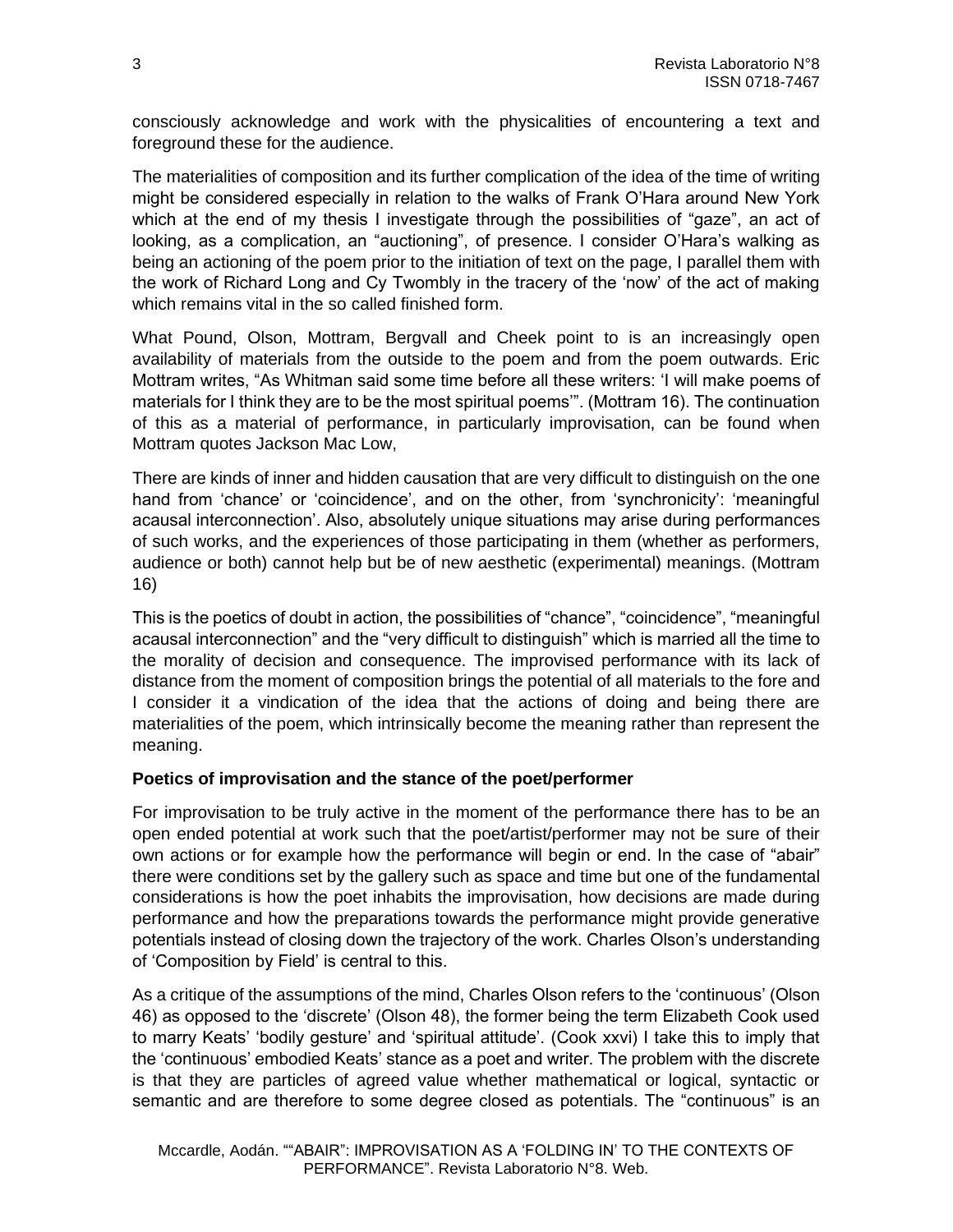open state that is not only more generative but speaks to a particular stance for the poet/artist such that one's extension in the world is at stake. The stance operating on discrete knowledge extends into a world that has already been measured and weighed. The alternative, the continuous, demands a meeting with the new that is the here and now. The problem is how to operate within that stance. Olson roots this as a response to the thoughts of Herman Melville, especially citing a line from a letter to Hawthorne, "By visible truth we mean the apprehension of the absolute condition of present things". (Olson 47) He says "Nothing was now inert fact" and continues that man is "folded in (…) a thing among things, which I shall call his physicality". (Olson 48) This physicality, I would argue, is the condition of knowing, not the discrete, separate, knowledge, but as a condition of duration, 'continuous'. It is within that condition that the poet operates during the improvisation though the analogy works for Olson during the writing of the poem also and this is equally pertinent since the process of writing remains active at the centre of performance writing. This, the decision making process, is also the shape and shaping of the poem/performance. Olson writes in 'Projective Verse, "It is the LINE (…) that gets as the poem is getting made, the attention, the control, that it is right here, in the line, that the shaping takes place, each moment of the going". (Olson 19)

The shaping or form of the poem or performance is in the instant active, in the line and therefore in the breath. Olson puts it, "HEART, by way of the BREATH, to the LINE". (Olson 19) The pressures of the breath then are the arbiters of the shape of the poem in the now, each moment "as the poem is getting". (Olson 19) Field then is experience, open, always now, produced by the breath. Breath then is understood as material force, as the knowing of material force rather than knowing as personalized inwardness or ego.

If Olson's "heart-breath-line" is a consideration of the present moment of a poem, or in this case performance, or indeed of daily work then it places the poet as 'folded in' to the poem and not as outside it and the breath, the pressure of the breath as an exchange of force where experiences meet not as discrete moments but as reaction within the duration which is the condition then of both poem and poet and by extension reader/viewer.

Melville grasped the most relevant single fact of his experience: "(…) the inertial structure of the world is a real thing which not only exerts effects upon matter but in turn suffers such effects". (Mottram 11)

The poet as a material of the performance, as 'folded in' to it, is subject to it as well as an active decision making force within it, exerts effects and suffers effects. This is in keeping with Lyotard's idea that "(...) the obedience revealed for a moment in Tonkunst [the art of sound or tone, not music] means that we (who, we?) are due to the donation of the event". (Lyotard 181) The donation of the event is the here and now and we, the 'who' we meet each moment of experience in experience, of performance in performance, and also the poem/performance are due to the here and now. This is the condition of decision making within the improvisational performance.

## **Revisiting Performance**

In trying to talk about the performance, my performance of, in, as "abair" for Ciall 2011, I come up against the problem noted by Anthony Caro when he made his metal sculptures which were so big in his studio that he had to work from within them. He said, "You couldn't step back, step away to look at it (…) I was in the same space as the sculpture" (Caro 12-7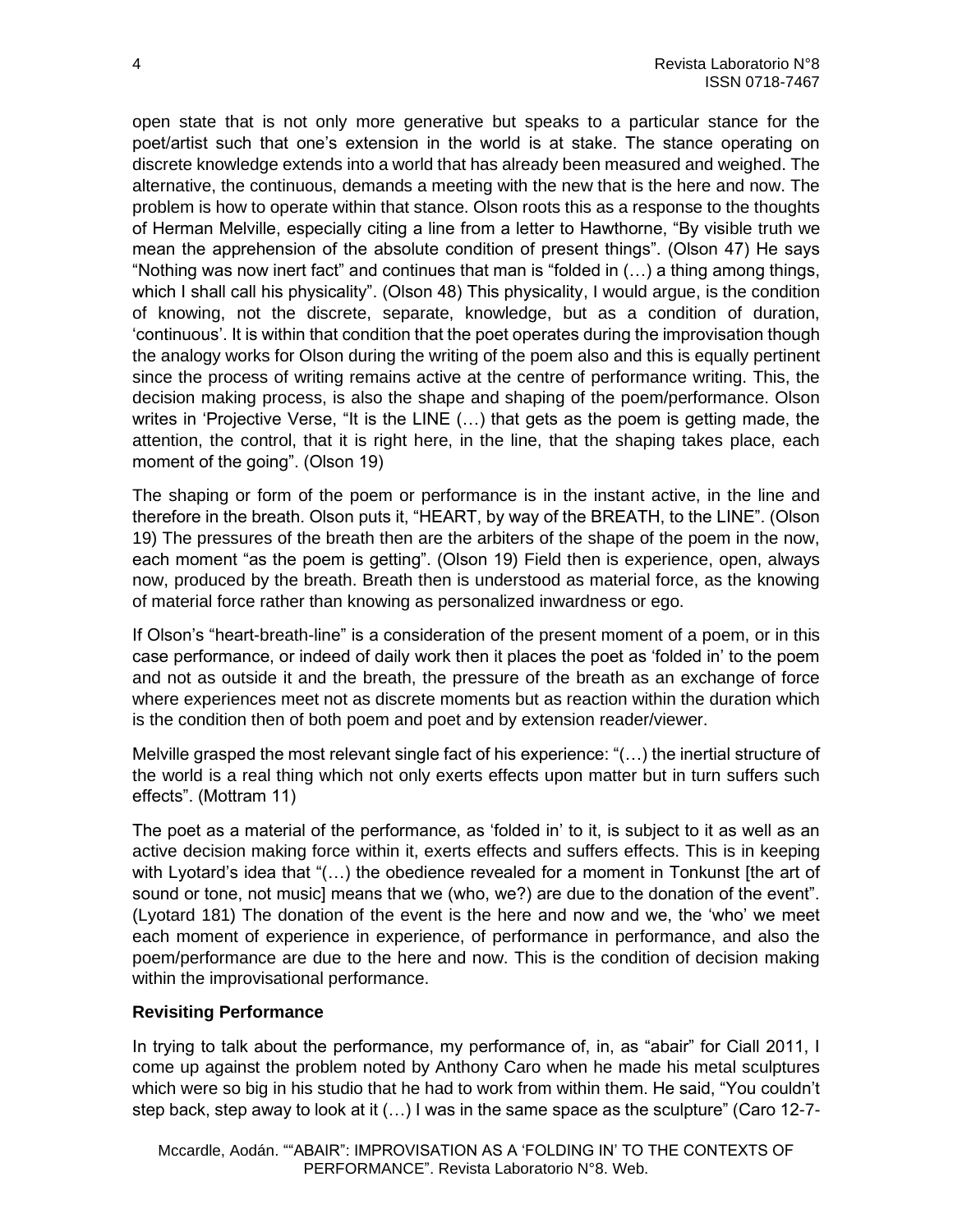04). Vanessa Engle suggests "that by working close up you suspend taste" (Engle 12-7-04). Caro responded, "I couldn't really judge, I just had to live with them". That is very much the position within the performance that I purse and engage.

William Carlos Williams said "No ideas but in things", (Williams 133) poetry and performance for me must achieve the status of thing. This is as opposed to being merely a description of a thing. Robin Blaser says about Jack Spicer,

It is part of his notion that poetry is necessary to the composition or knowledge of the 'real' and this drew him into a combat for the context of poetry – that it was an act or event of the real, rather than a discourse true only of itself. (Blaser 271)

Yes, poetry, is an "act" or "event" of the "real". It is not a writing about, it is not an adjective, it is a doing, it is a being in and of the real. Olson's "folded in" demands this. Robert Creeley in the essay "Introduction to New Writing in the USA" in 1965 referring to writers such as Allen Ginsberg, William Burroughs and Michael McClure among others mentions,

(…) writing (distanced )from the usual habit of description – by which I mean that practice that wants to 'accompany' the real but which assumes itself as 'objectively' outside that content in some way (…) one is either there or not, and being there, cannot assume some 'not being' so as to 'talk about it'. (Creeley 45-46)

Performance then must achieve the status of thing and take its place in and of the real. It is of its moment of action and as a performer I act from within it and cannot therefore be outside it in order to describe it. I can talk however about the residue of the preparation for the work. The performance itself is to some degree lost in that both video cameras, set up to capture it, failed in different ways so there are only a few still images and a sound recording of background noise. I dealt with recovering some sense of the performance through conversation and collaboration with the writer and artist David Berridge in a blog on his *VerySmallKitchen* site which he called "anarcheology", I had referred to looking for the pieces of the performance as being like an archeological dig. The residue then is the material memory of what lead to the performance. The problematic of working towards and through an improvised and site specific performance becomes the resistance which my performances need to begin, to continue. The consideration of how to revisit a performance has been handled in various ways.

Reidin McSweeney in her essay, "RE: Performance-the role of the audience in the documentation of Marina Abramovic's performances", considers *Seven Easy Pieces* as an address of the open and contingent nature of performance documentation and as an invitation for constant re-performance. (McSweeney 45-57). For the most part I agree with this but McSweeney goes on to premise the live act over the document by promoting the ritualistic nature of the live act in line with Benjamin's idea of 'aura' as embodied in "the here and now, uniqueness, authenticity and ritual". (McSweeney 51) Two problems arise here, firstly the ritualistic act contains within it an overt element of intention which in itself demotes the here and now of the live act whereas improvisation with its intrinsic doubt locates the body more specifically in the here and now and secondly this same quality of preordained values aligned with ritual skews the potential of the reader in front of the document and even the making of the document itself. In the case of the documentation of my piece "abair" in *VerySmallKitchen* it became a collaborative conversation. The blog then became both material from the original performance and a conversation around what it might have been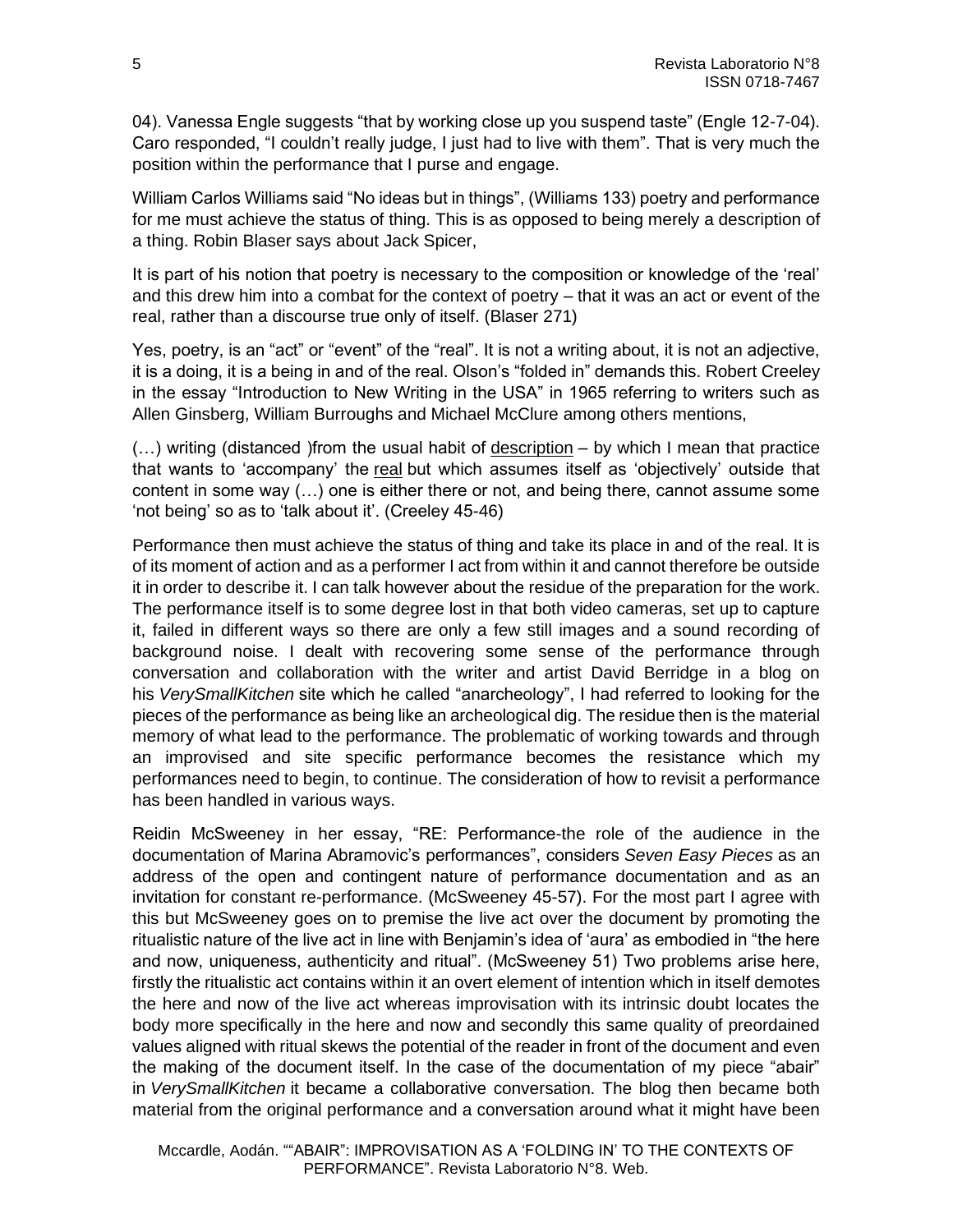about, avoiding the singular intention of description. The demand on the reader viewer of the document then as indeed on the reader/viewer of the original is closer to McSweeney's prioritising of "context of the moment" and "taking part" as opposed to the passive reception demanded by a video of the original performance which would indeed negate the transitory contextual moment of occurrence<sup>2</sup>.

# **Procedures of preparation**

The gallery which devised the exhibition Ciall 2011 which this performance became a part of is set in a Gaeltacht area of Ireland, that is a mainly Gaelic speaking area. As such the gallery is partly funded by Údarás na Gaeltachta the regional government agency with responsibility for the economic, social and language/cultural development of the Gaeltacht (Irish speaking) areas. It pursues its core language preservation and development objectives through the preservation and development of job and wealth creation and a wide range of community, arts, language and cultural initiatives. The main part of the call by An Gailearaí in Gweedore, Donegal, read,

**Ciall** translates as 'sense'.

To quote Theo Dorgan from his book *Sailing for Home* the speaking of Irish "forces us out of the language set of the boat" (An Gailearaí Ciall 2011). In this sense, together they felt they were the smallest Gaeltacht in the world which took them beyond the notion of a small island nation. Furthermore, it provides them with a different way of seeing, experiencing and understanding the world.

Is there a Gaeltacht sensibility?, If so how is this expressed?, Does a Gaeltacht sensibility inform the work of contemporary visual artists?

In the case of submission to a gallery the poem/performance has to exist as a proposal a narrative of itself in order to give them a position for the work. As anticipation of performance it is for me performance already in action. It was supplied with the poem/score for performance on powerpoint. The artist's statement I supplied with the submission to them read as follows,

To paraphrase John Hall this work places itself as a gerund "an action caught as a thing". (Hall 27) A performance of it would anticipate itself as a thing in action. The sensibility of the Gaeltacht is or has to be that of an action, an anticipation of a "we", of a making of a present. Otherwise it ceases to be.

This work will use "abair" as a score for an improvised read/writing that anticipates a reader, a viewer, an "other" making a meaning. That meaning is a present of activity. The Gaeltacht makes a present out of its own body of language, language of body, of I of mé, of tú, of muid. The world exists as [we sing it] and how we sing it into existence, anticipate its present. While it reaches graphically towards voice this work must retain its link to writing and reading, its focus is on the making of meaning and identity through language and the material bodies present in that activity, the graphic sign and the reader/viewers body in equal focus. Senses and sense as poetics of the body.

The poem/performance for me is investigative and, in the sense that it creates and opens towards creating, it questions. Within the temporality of the question is the call set by the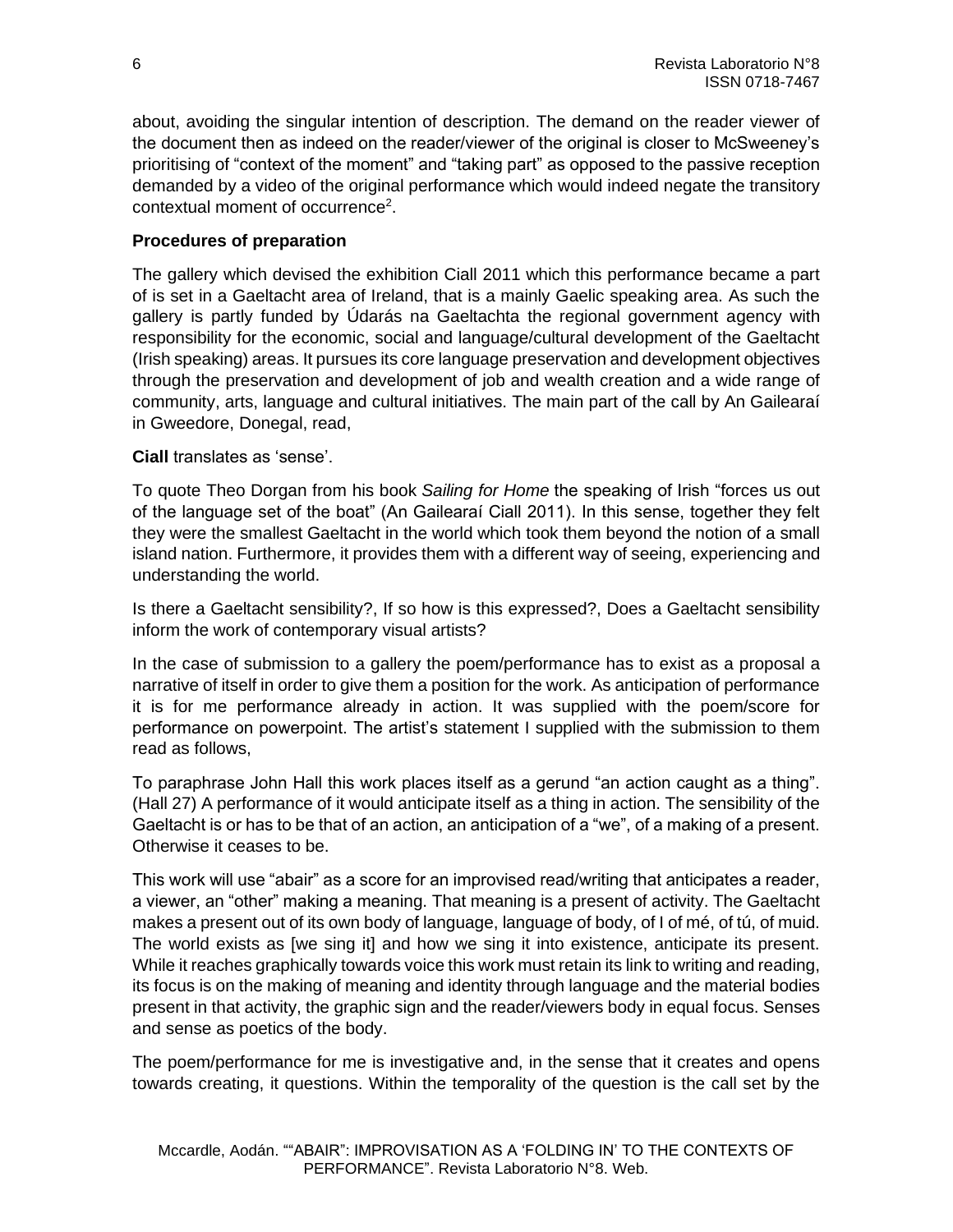Gallery. The poem which became the score for 'abair' is in itself a performance of a mode of investigating or thinking, a correlation of materials<sup>3</sup>.

The phrase "outside the set of the boat" speaks to me not only about language or the poetics I'm bringing to the gallery but about the individual and the fact that the poem accepts at least two individuals the writer and the reader/viewer just as a performance accepts an audience even if an anticipated audience and demands that they be outside the set of their own boat in order to activate and be activated by the poem/performance.

The theme that emerges early on is survival. Existence is action. The Gaeltacht exists because it speaks, the "it", they as a collective people are, speaks. The impelled action "to speak" then becomes an initial and key line for me which everything else after engages with. Once this line is engaged with it makes demands on the lines and rhythms of what will be a score as they emerge. Each line is… as intention as assertion and as provocation.

As a score it is both a question and an answer that demands investigation rather than any sense of finality. Even "labhair" (to speak) is vibrationally between the intention to communicate and having communicated. It is a projection of an action into a moment of or as possibility in that the content, subject, is yet to be revealed.

The poem itself finds the necessities emerging into itself, its hovering temporality. The particular confusions of the Gaelic language demand to be heard and then seen, these being the grammatical structures but also the phonetic potentials. These might be seen as recognitions, that is conditions or materials which demand or provoke acknowledgement from the viewer or reader. Within the poem these have bearing such that the material conditions of IS and BE, 'bí' to be, might be recognized as an embodiment in language through the graphic mark on the page of the stance of the collective of the Gaeltacht.

The first line re-emerges, 'to speak', to make a decision on how the other lines might be encountered, it becomes a consideration of voice within the graphic terms of engagement, graphically to come into awareness and leave as the sound of speaking and the action of speaking inhabits the ear and the eye and leaves.The resistances of making the initial piece using what is to hand, Powerpoint, as a representation of paper, book and text and reading, make their own demands and add their own confusions. The graphic consideration of sound and reading pushes towards sound and concrete activities, these, Sound and Concrete poetry, being in and of the tradition which my performances emerge from. The facility lent by the programming needs to be acknowledged and resisted. The faciltiy needs to keep earning its place in the poem, why is it doing anything more than a line on a page would. If the words are to be shown on a wall, what is the importance of their size. As a painter my works bear some gravity to the human frame. The page then would be human in scale. These possibilities exist as questions as much as answers and exist as potentials towards a score or performance rather than as fixed structures. Other possibilities of display emerge, there is going to be a curtain, then there isn't, its going to be a wall. The other temporal connections of the writer and the poem underhand filter and weigh each other. I was working for instance on performance writing for my thesis and on the line of "Open Field poetics" through the late 20th century. These forces do not ignore each other.

The fundamentals demand to be re-examined, writing, reading, drawing. Mark making came to the fore again as I came across the Herzog film of cave paintings. The necessity to speak demands that there be speaking and so bodily performance seemed inevitable.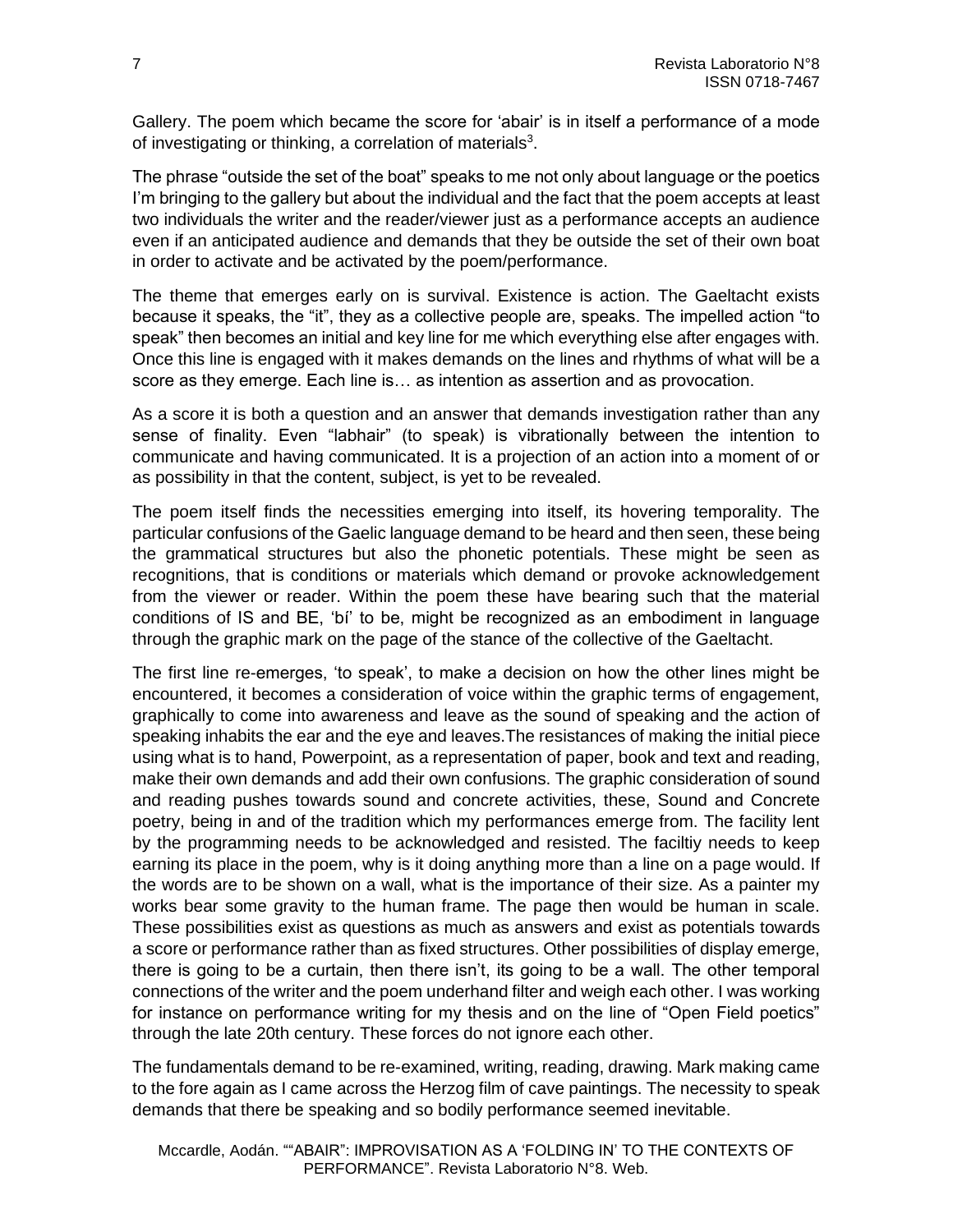The performance has its own developed considerations from my practice with LUC, (London Under Construction), a performance or anti-performance collective, and my own amalgamation of those experiences with my individual performances over the previous four years. LUC was a collaborative process, between five and seven poets considering site specific improvisations with writing as performance at their center. My own work developed from this, and from reading at Writers Forum and workshops at Birkbeck and encounters with poets such as Mike Weller and Ulli Freer. They carry within the atmosphere of their work, their stance as poets, a questioning of the assignment and assessment of value and the ego.

There is a continual reassessment of the position of the fundamentals such as how to get a poem to be a thing. From this point some part of the process demands a consideration of conditions and potentials, potentials are ideas, concepts, encounters, or objects that I carry with me either in material form or simply as temporal phenomena.

The gallery has set a time of 10 mins and it has a given space. The conditions as they come and go, as they change are forces within the temporality of the poem and in that sense make demands. The powerpoint has to stand on its own when presented to the gallery in order to give the performance a chance of being selected. There is a maximum of three pieces allowed. A previous intention in other projects to use words on photographs or in landscape emerges as a potential to point at the concept of "naming", "Ainmnigh". This piece then develops alongside the "abair" piece and establishes other conditions or questions. The status of "book" in the gallery space must be considered, the idea of "picture" and the question of what it means to look or read, the inevitable pull towards narrative from which even non-figurative art is not exempt.

So the conditions at this stage were set for an act of speaking that included the body. Not being an Irish speaker, I couldn't pretend an articulacy with the language, therefore any use of the language had to reflect both my own practice and tradition.

## **The Here and Now of improvised performance**

Within the performance of "*abair*" the potentials brought to the space of the performance met particular resistance when the environmental conditions prepared for changed dramatically. To take one specific incident the action of speaking became nullified by the sound of a first night audience and therefore the inability to be heard had to be engaged with and also the situating of the performance within the composition of the show became radically other than had been originally programmed. The resulting actions on the part of the performer of silence and occupation of space found their vector through the conditions met by the body during the performance, they became in that sense the meaning, the finding, of the performance as investigation of the position of the Gaeltacht sensibility within Contemporary Art. The ability of the performance to inform that art was more acutely defined because of the availability of the performance to the here and now. The flexibility of potentials is that, being generative rather than conclusive, they find activation as much within an unforeseen environment as within that which is expected. The result was a writing and reading through erasure and censorship, a presence of duration. The open possibilities of improvisation allow access to the 'unique situation' to the 'new aesthetic (experimental) meaning' because it is a converging of conditions which only the here and now can provide. It is the stance of the poet/performer in foregrounding the pressures of the breath as arbiter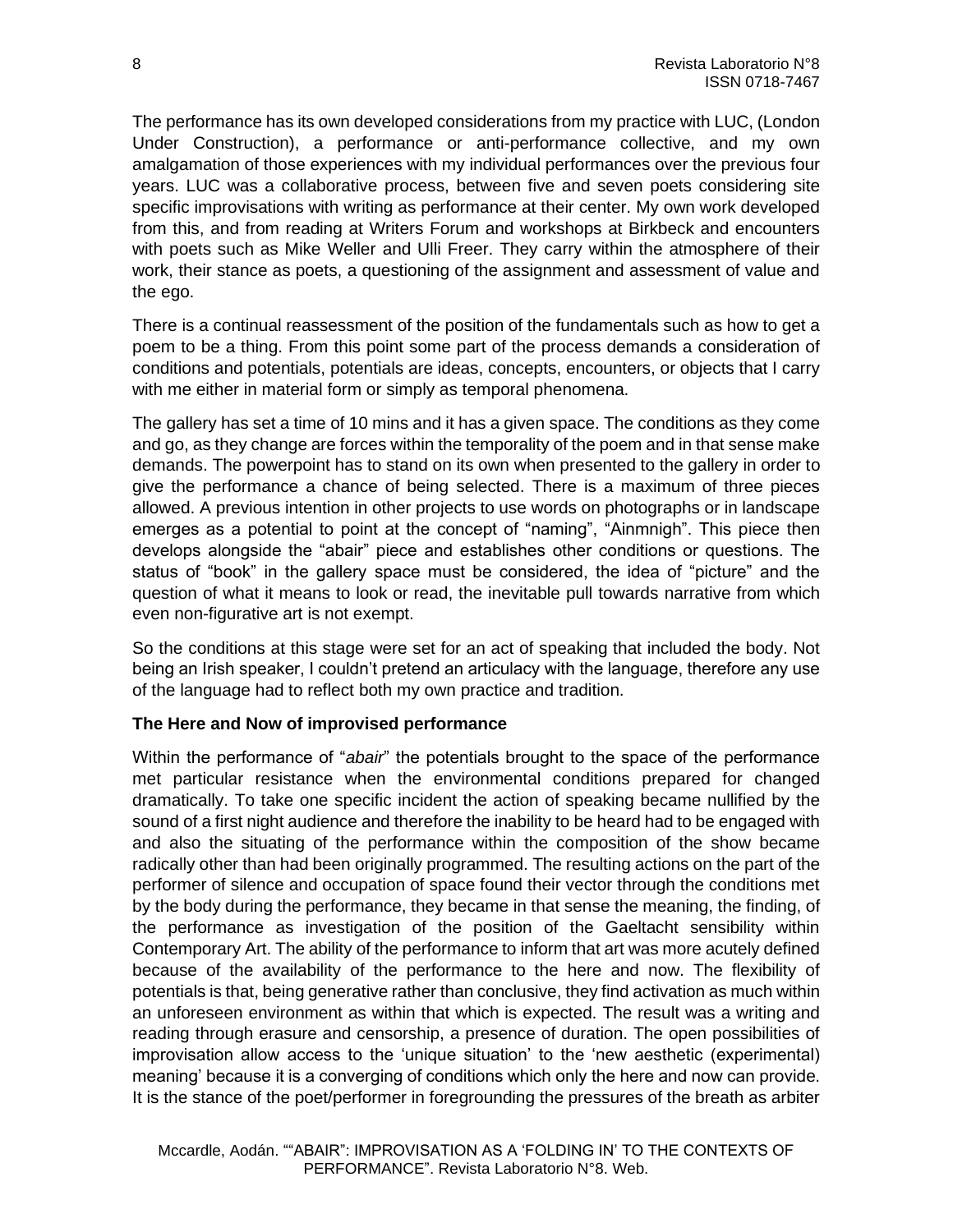of knowledge of the here and now which allows the equivalence of response, within the unique or new, to form.

#### **Works Cited**

An Gailearaí. "Ciall 2011." Accessed October 1, 2012. [http://thegallery.littleireland.ie/Ciall2011.html.](http://thegallery.littleireland.ie/Ciall2011.html) Blaser, Robin. "The Practice of Outside." *The Collected Books of Jack Spicer*. Los Angeles: Black Sparrow Sparrow Press, 2007 Sparrow Press, Caro, Anthony. "Bronze to Baked Beans." *Art and the Sixties*. Ed. Vanessa Engle. BBC4, 12-7-04. Cook, Elizabeth. John Keats: *A critical edition of the major works, The Oxford Authors*. Oxford and New York: Oxford University Press, 1990. Creeley, Robert. "Introduction to New Writing in the USA." *A Sense Of Measure*. Calder and Boyars **Example 2018** Ltd., **Ltd.,** 2009 Ltd., 2009 2019 202. Engle, Vanessa. "Bronze to Baked Beans." *Art and the Sixties*. Ed. Vanessa Engle. BBC4, 12-7-04. Hall, John. *Thirteen Ways of Talking About Performance Writing*. Plymouth College of Art Press, 2007. Lyotard, Jean-François. "Obedience." *The Inhuman, Reflections on Time*. California: Stanford University Press, 2001. McSweeney, Reidin. "RE: Performance – the role of the audience in the documentation of Marina Abramovic's performances." *Artefact: Journal of the Irish Association of Art Historians, 2* (Winter 2008): 45-57. Mottram, Eric. "Open Field Poetry." *Poetry Information, No. 17*. Ed. and Pub. Peter Hodgkiss (Summer 1977): 3-23. Olson, Charles. *Charles Olson Selected Writings*. Ed. Robert Creeley. New York: New Directions **Books**, **1966**. Pound, Ezra. *Literary Essays of Ezra Pound*. Ed. T.S. Eliot. London: Faber, 1954. Williams, William Carlos. *William Carlos Williams Selected Poems*. Ed. Charles Tomlinson. London: Penguin Books, 1976.

#### Fecha de recepción: 08/03/13 Fecha de aceptación: 20/06/13

1 Aodán McCardle: Just passed my Viva towards a PhD at Birkbeck College, University of London: 'Action and the Articulations of the Contemporary Poem'. Co-Editor of the web journals PORES and READINGS at Contemporary Poetics Research Centre (CPRC). Co-Editor of Veer Books. A member of the collaborative writing (anti-) performance collective London Under Construction. My current practice is improvisational Performance Writing making particular use of projected image and text sequences and other multimedia atmospheres. I have two books of poetry published to date, SHUDDERED and 'IS ing', the latter being a responsive transcription of improvised performances 2007- 2011, and a Chapbook LllOoVvee from Smithereens Press 2013 <a href="http://smithereenspress.com/publications/sp4.html">http://smithereenspress.com/publications/sp4.html</a>. Living in Donegal, Ireland. Project Space Improvisation based on 'Níl' 'abair' a href="http://vimeo.com/59366573">http://vimeo.com/59366573</a> <a href="http://vimeo.com/53759724">Purgatory</a> Festival 2011 <a href="http://vimeo.com/20352868″>http://vimeo.com/20352868</a> at the Small Press Fair 2010 <a href="http://vimeo.com/26470478">http://vimeo.com/26470478</a> in Paris @ Festina Lente III, Paris, France (Thursday 23 June 2011)

Mccardle, Aodán. ""ABAIR": IMPROVISATION AS A 'FOLDING IN' TO THE CONTEXTS OF PERFORMANCE". Revista Laboratorio N°8. Web.